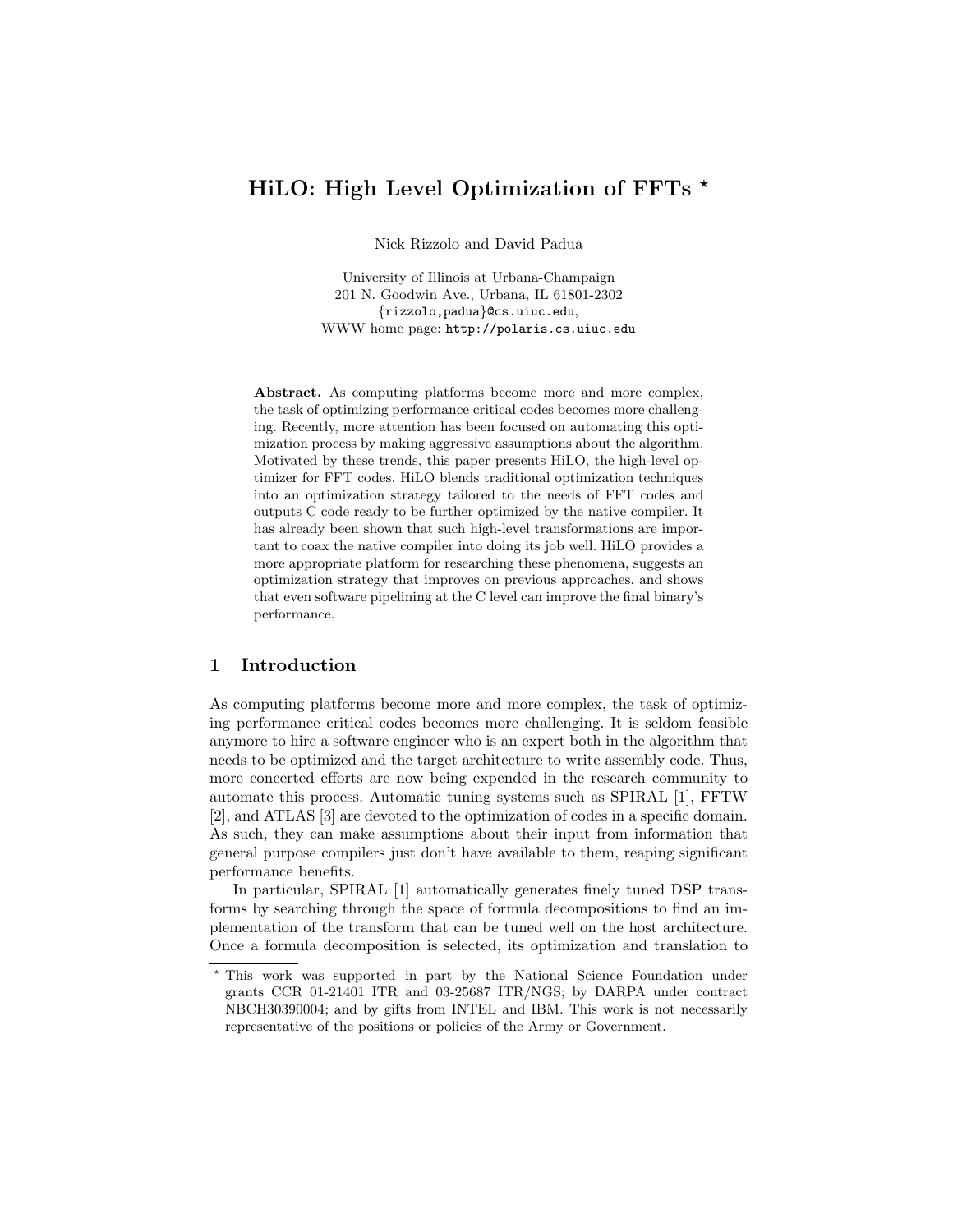C is carried out by the SPL compiler [4]. As shown by [4], classical optimizations (the most significant of which was array scalarization) performed at the C source level enable native compilers on several platforms to produce more efficient object code. This result is interesting because it shows that algorithm specific performance improvements can be realized in a platform independent manner. In addition, it shows that although native compiler designers are not necessarily experts in the particular domain we are interested in, their expert knowledge about their architecture is manifested in their compiler, and it can be utilized fruitfully.

Motivated by these ideas, this paper presents HiLO, the high level optimizer for FFT codes. HiLO can, in fact, be viewed as a framework for studying domain specific optimization, although it has only been tested on FFT codes thus far. It is written modularly, each optimization pass in its own source file, adhering to the concept of separation of concerns. The order in which optimization passes will be executed and any parameters those passes might take can be specified on the command line. These characteristics facilitate research concerning the optimizations' interaction as well as lending themselves toward an automatic tuning environment in which some search is being performed over the optimizations themselves.

Furthermore, HiLO is a domain specific compiler that produces C code that competes with and sometimes outperforms that produced by SPL. HiLO blends traditional optimization techniques into an optimization strategy tailored to the needs of FFT codes and outputs C code that is more conducive to further optimization by the native compiler. In addition to exposing new ways to make optimizations work better with each other, HiLO adds software pipelining to the list of optimizations that can yield performance benefits at the C source level. The addition of software pipelining with the right parameters to a pre-existing HiLO optimization strategy that had been applied to all FFT formulas of size 32 yielded an execution time for the best behaved formula that was 35% faster than the time of the previous best formula. This is not to be misconstrued as a 35% improvement on the state of the art, but instead a very good indicator that high level software pipelining is a promising direction for further study.

The rest of this paper is organized as follows: Section 2 discusses some of the decisions we made while implementing HiLO. Section 3 mentions the analysis techniques employed in our compiler. Section 4 talks about how we tailored our optimization passes to the needs of FFT codes and our overall optimization strategy. In section 5, we describe our experimental setup and results. Finally, in section 6, we conclude and discuss future research directions.

# 2 Implementation Considerations

HiLO was designed with the goal of easing the development process and bolstering the research process. Its design is organized by separation of concerns, and its accepted language includes only what is necessary. Its internal representation and optimization passes are implemented in Java. Java was chosen because it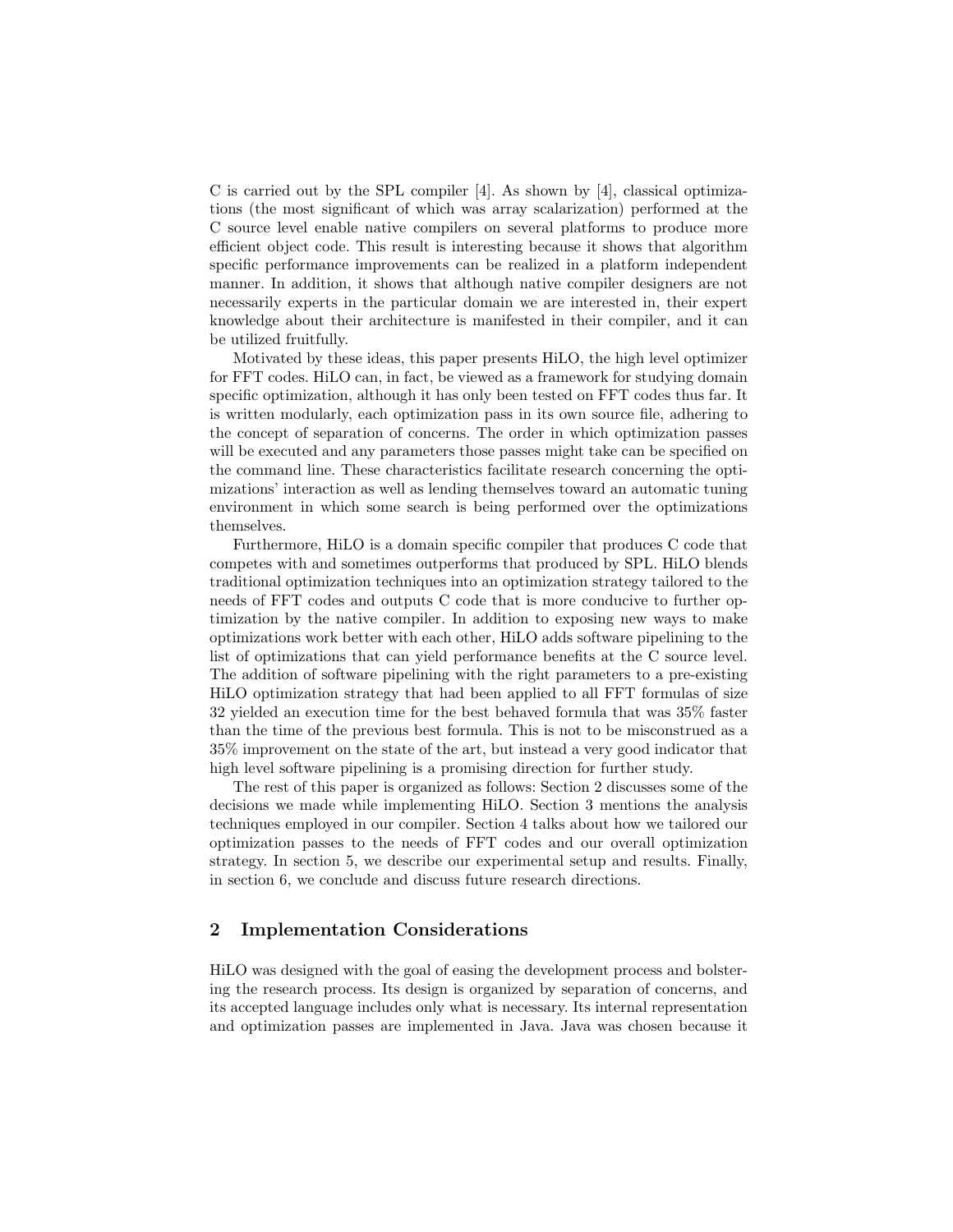is object oriented, it garbage collects, and its extensive data structure and algorithm libraries seem more standardized and user friendly than C++'s STL. In addition, stack traces including line number information make debugging easier.

#### 2.1 Command Line Interface

HiLO's command line options are used to control the selection, ordering, and parameters of optimization algorithms, none of which are executed by default. Thus, the entire machinery of the compiler is exposed both to the researcher who can easily automate his experiments, and to the automatic tuning system that incorporates HiLO as its back-end compiler and can then include those parameters in its search space. In addition, there is an argument used to include any number of optimization passes in a loop that continually applies them in order until none make any changes to the internal representation of the program in an entire pass through the loop. This utility proved quite useful in discovering the symbiotic nature of certain optimizations, as described further in section 4.7. HiLO's output is C code sent to standard output.

## 2.2 Front End and Accepted Language

HiLO's front end is implemented with the automatic scanner generator  $JLex<sup>1</sup>$ and the automatic parser generator CUP<sup>2</sup>. The language that it accepts is a small subset of C. Only assignment statements, return statements, for and while loops, and function calls are supported. Function calls are assumed to be calls to external functions that don't have side effects. The int and double data types and single dimensional arrays of those are supported. Pointers are allowed as arguments to functions and are assumed to point to arrays in mutually exclusive memory at run-time, freeing def-use and dependence analysis to compute more precise information. Any compiler directives in the input are preserved in the output, but are otherwise ignored.

This setup is specifically designed to accept as input the C code that the SPL compiler produces as output. This code is iterative, and it operates on an array of size  $2n$  interpreted as n complex values. SPL and its companion FFT formula generator program splse are used to provide HiLO with all of the codes it optimizes. The appropriate command line parameters are given to SPL so that its internal optimizations are turned off.

### 2.3 Internal Representation

HiLO represents a source program internally with a simple abstract syntax tree (AST). The visitor pattern [5] enables the detachment of the algorithms that traverse the AST and operate on it from the code that implements the AST. Thus, debugging of an optimization pass is confined to a single source file.

 $^2$  CUP was written by Scott E. Hudson.

<sup>1</sup> JLex was written by C. Scott Ananian.

http://www.cs.princeton.edu/∼appel/modern/java/JLex

http://www.cs.princeton.edu/∼appel/modern/java/CUP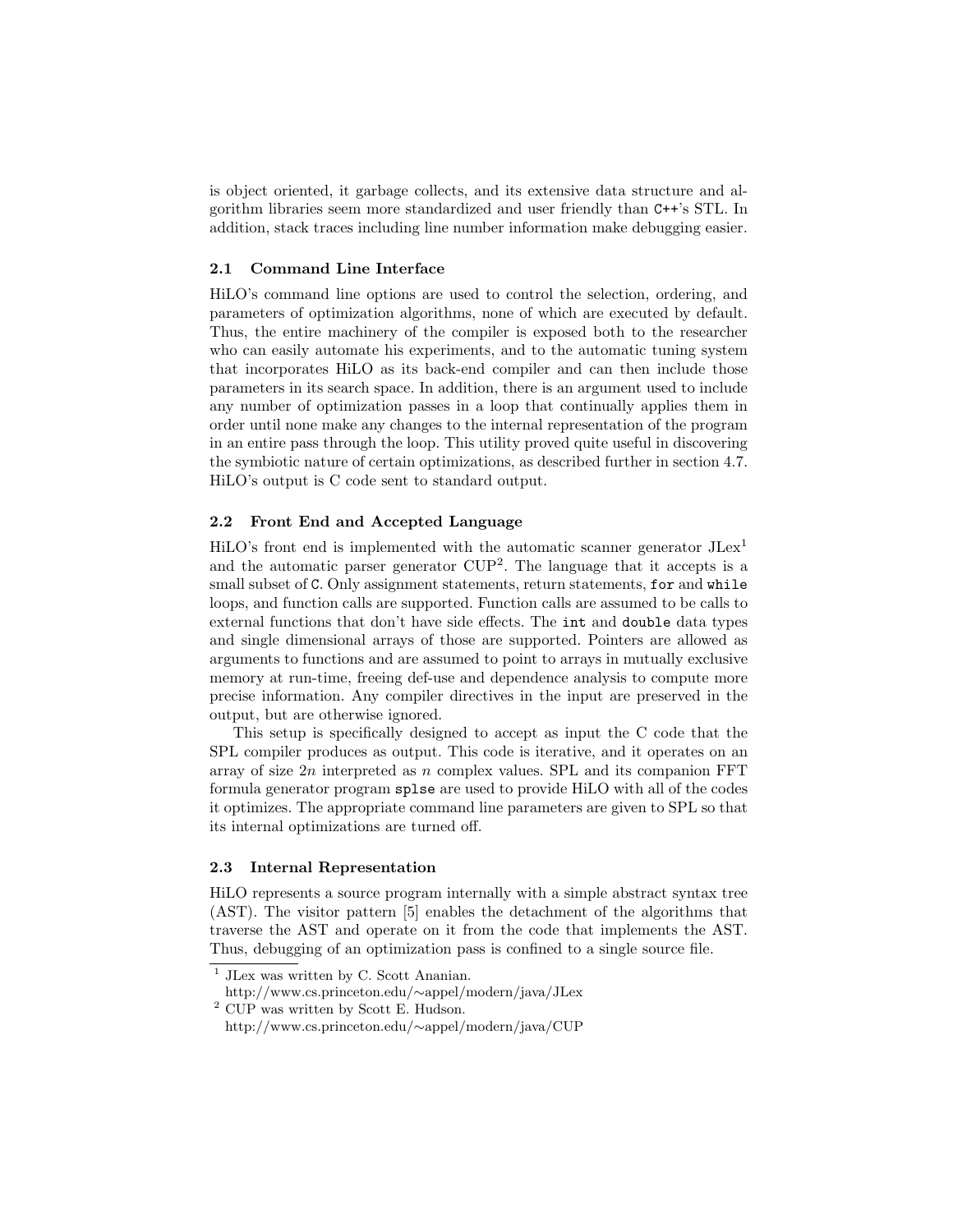# 3 Analysis

As shown in [4], the handling of arrays is one of the biggest shortcomings of general purpose compilers. When arrays cannot be converted to scalars, care must be taken in the analysis of FFT codes to glean as much information as possible from subscripted array references. Fortunately, the subscripts in FFT codes are always simple linear functions of the induction variables of enclosing loops. As such, the heavy duty analysis in HiLO is based on induction variable recognition. There is nothing unusual about HiLO's induction variable recognition; see [6] for a description of it. Building from that point, HiLO's dependence and def-use analyses can be as precise as needed. Below are descriptions of how these two analyses have been engineered to suit FFT codes. For introductions to them, again, see [6].

# 3.1 Dependence Analysis

As mentioned above, the subscripts in FFT codes are always simple linear functions of induction variables. Furthermore, the references to any given array within the scope of a specific nested loop have subscripts that differ only by the coefficient on the induction variable of the immediately enclosing loop and the constant if they differ at all. In addition, it is frequently the case that most indices of a given array are written to no more than once in the entire program. When an index is written to more than once, it almost always happens that each write is either in different loops or in the same loop with precisely the same subscript expression. Finally, and most importantly, HiLO's software pipelining algorithm requires only same-iteration dependence information.

Thus, a very obvious dependence test is sufficient to prove the independence of every pair of memory accesses that are in fact independent within a given loop iteration. HiLO simply checks to see if there is any single integer value that the induction variable of the immediately enclosing loop can take that will make a given pair of subscripts equivalent.

### 3.2 Def-use Analysis

Links in the def-use and use-def chains of subscripted variables are established whenever the GCD dependence test<sup>3</sup> fails to prove independence. We have not witnessed any SPL produced FFT codes in which this weak test doesn't prove sufficiently strong.

# 4 Optimization

We have implemented the following optimization passes in HiLO: array scalarization, algebraic simplification, common subexpression elimination (CSE), constant and copy propagation, dead code elimination, induction variable elimination, induction variable strength reduction, loop unrolling, register renaming,

 $\overline{\text{3} \text{ Again, see [6]}}$  for a description of the GCD dependence test.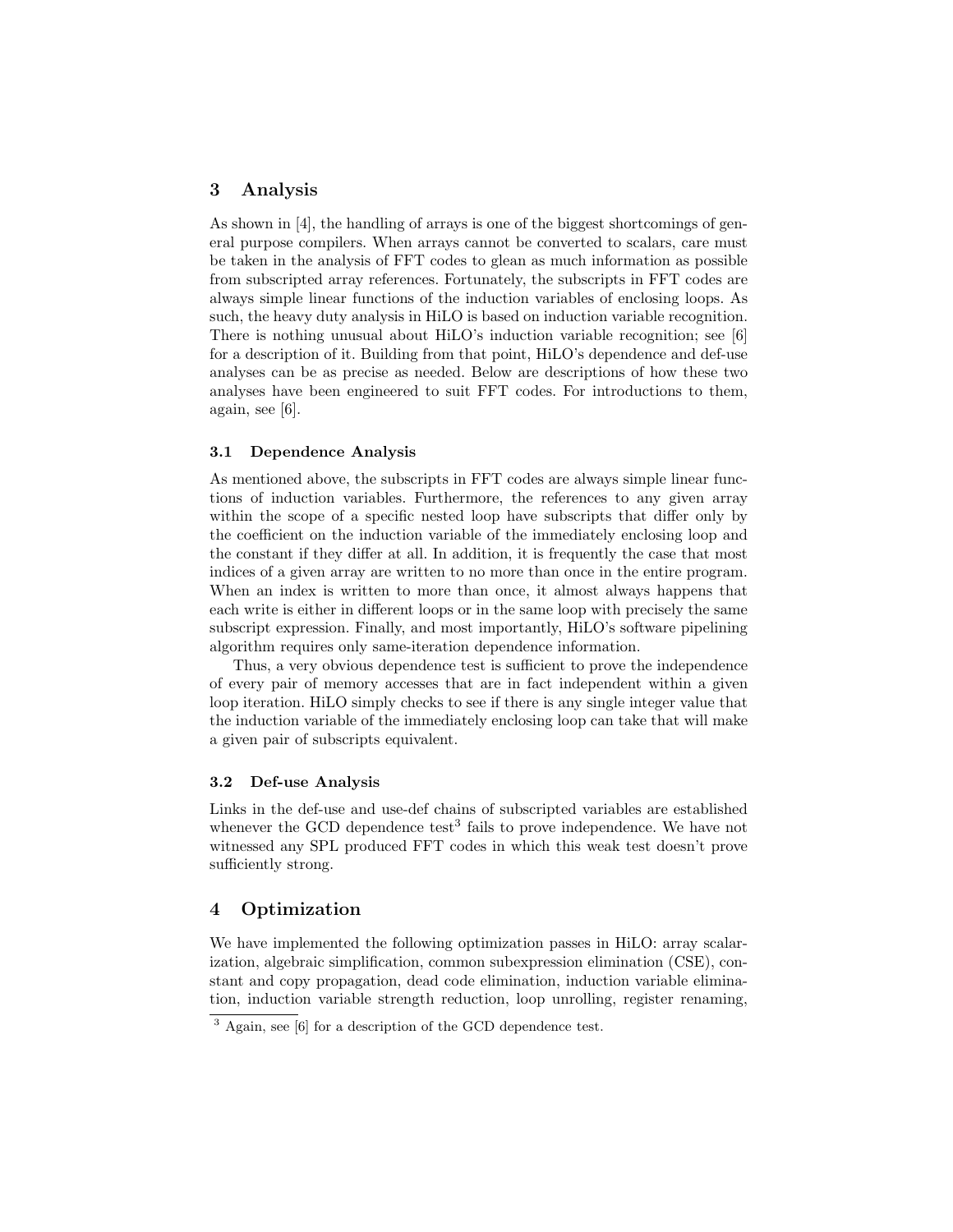basic block scheduling, and software pipelining. Those that have a significant impact on FFT or that have been tailored for FFT in some way are discussed in turn below.

### 4.1 Array Scalarization

The more loops are unrolled, the bigger benefit array scalarization will have on the generated code. Of course, when loops are fully unrolled, the subscripts in FFT codes all turn to constants, and then entire arrays can be replaced. But HiLO also checks for any definition of a subscripted variable for which all uses are defined exclusively by that definition. In such cases, the defined subscripted variable and all its uses can be replaced with the same scalar. 4

### 4.2 Algebraic Simplification

Standard algebraic simplifications including constant folding and combining additive operators (for example,  $-x + y \rightarrow y - x$ ) need to be performed, mainly to support the efforts of the other optimization passes. For instance, constant folding can create new constant and copy propagation opportunities.

Another important goal that this pass achieves is the canonicalization of constants to non-negative values. This technique was shown to improve performance in [7], and we have seen the same improvement. When a negative constant is discovered, it is translated to a unary negation operator applied to a positive constant. Unary operators can then combine with additive operators in the surrounding context and be simplified away. Since the majority of constants in FFT codes appear in both their positive and negative forms, this optimization nearly cuts both the size of the compiled program's constant table and the number of constant loads performed by the compiled program in half.

Expressions can also be canonicalized in a similar fashion. Expressions of the form  $-x - y$  can be translated to  $-(x + y)$ . In a multiplicative context, unary negation is expanded to contain the entire multiplicative operation rather than just one of its factors (i.e.,  $(-x) * y \rightarrow -(x * y)$ ). Along with constant canonicalization, these translations reduce the number of forms a given expression can be represented in, thus creating previously unavailable opportunities for CSE to further simplify the code. The translation  $(-x)*y \rightarrow -(x*y)$  is also useful when combined with the augmented behavior of copy propagation, discussed next.

#### 4.3 Common Subexpression Elimination

When allowed free reign over the AST, CSE often has a detrimental affect on codes with loops. That's because, as mentioned in section 3, the majority of the expressions in subscripts turn out to be common. Pulling these expressions out

<sup>&</sup>lt;sup>4</sup> If the array in question happens to be passed to the function as an argument, then HiLO will choose not to make this replacement unless it can also be proven that the given definition is not the last assignment to that index in the array.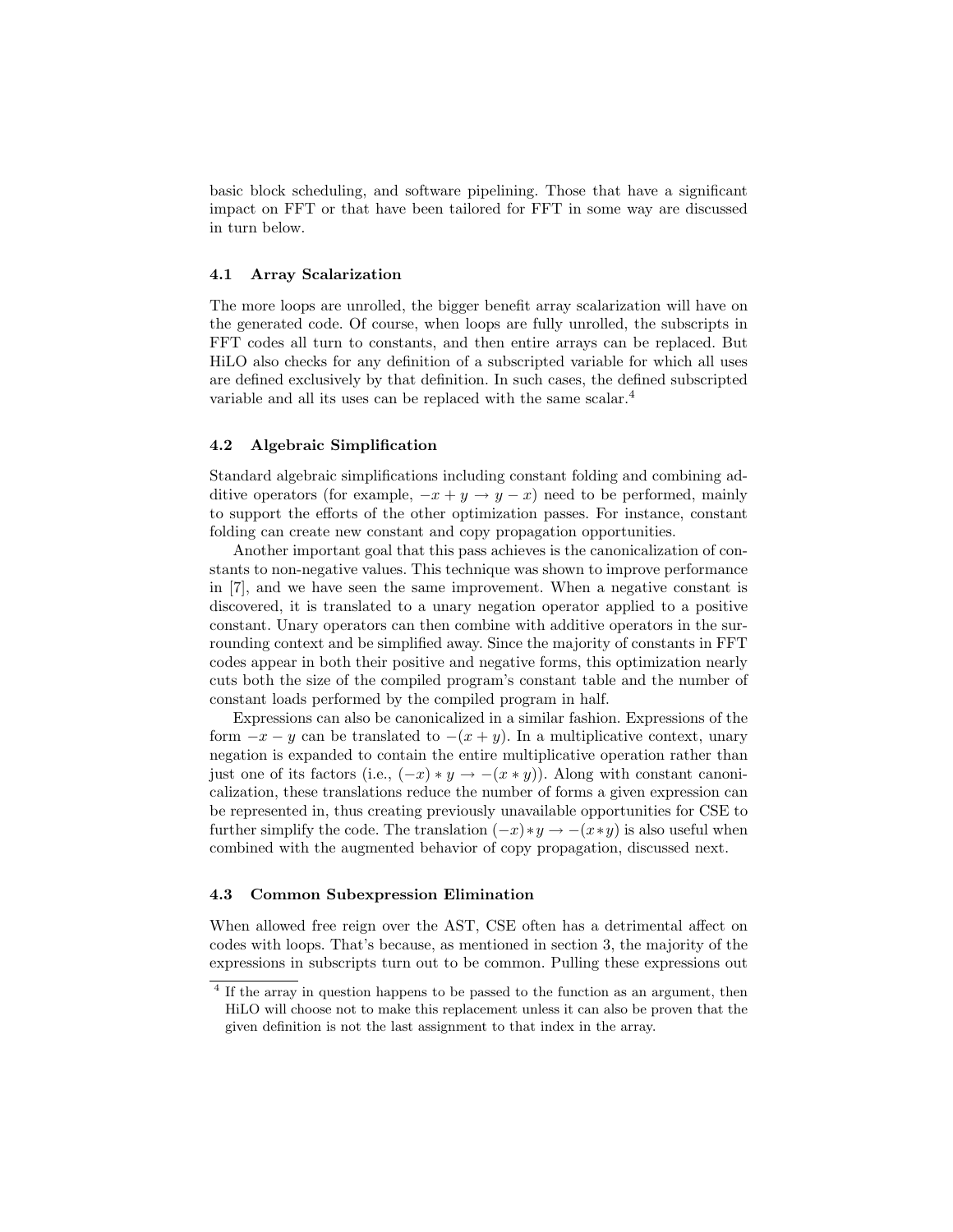into separate assignments to newly declared variables makes dependence analysis more complicated, and tends to add to the native compiler's confusion. With this in mind, HiLO has been endowed with a command line parameter that instructs CSE not to search for common subexpressions inside subscripts.

# 4.4 Copy Propagation

Copy propagation replaces occurrences of the variable on the left hand side of a given "simple" assignment statement with the right hand side of that assignment statement. In the context of FFT optimization, we consider an assignment statement simple when its left hand side is comprised of either a scalar variable or a subscripted array reference with either a constant or scalar subscript, and its right hand side is either a constant, a scalar, or a unary negation expression.

Recall that unary negation expressions are often created during algebraic simplification because of constant and expression canonicalization. They are then propagated during copy propagation so that they can combine with additive operators in the new context during further algebraic simplification.

### 4.5 Basic Block Scheduling

HiLO's basic block scheduler applies one of two algorithms to every function and loop body. First, it can use the list scheduling algorithm with a reservation table as described in [6]. In order to use this algorithm, the input program must be translated to three-address form and instruction latencies and other hardware parameters must be assumed. Table 1 lists these simulated hardware parameters and their default settings. All of them can be overridden on the command line. So, in the absence of software capable of automatically detecting appropriate values for these parameters, a search can easily be performed over them. The latter is our chosen experimental method, as discussed in section 5.

| Parameter                             | Default                     |
|---------------------------------------|-----------------------------|
| integer addition latency              |                             |
| integer multiplication latency        | $\overline{2}$              |
| floating point addition latency       | $\overline{2}$              |
| floating point multiplication latency |                             |
| load latency                          | 6                           |
| store latency                         |                             |
| integer ALUs                          | 2                           |
| floating point units                  | $\mathcal{D}_{\mathcal{L}}$ |
| load issue slots                      | 8                           |
| store issue slots                     |                             |

Table 1. Simulated hardware parameters and their default settings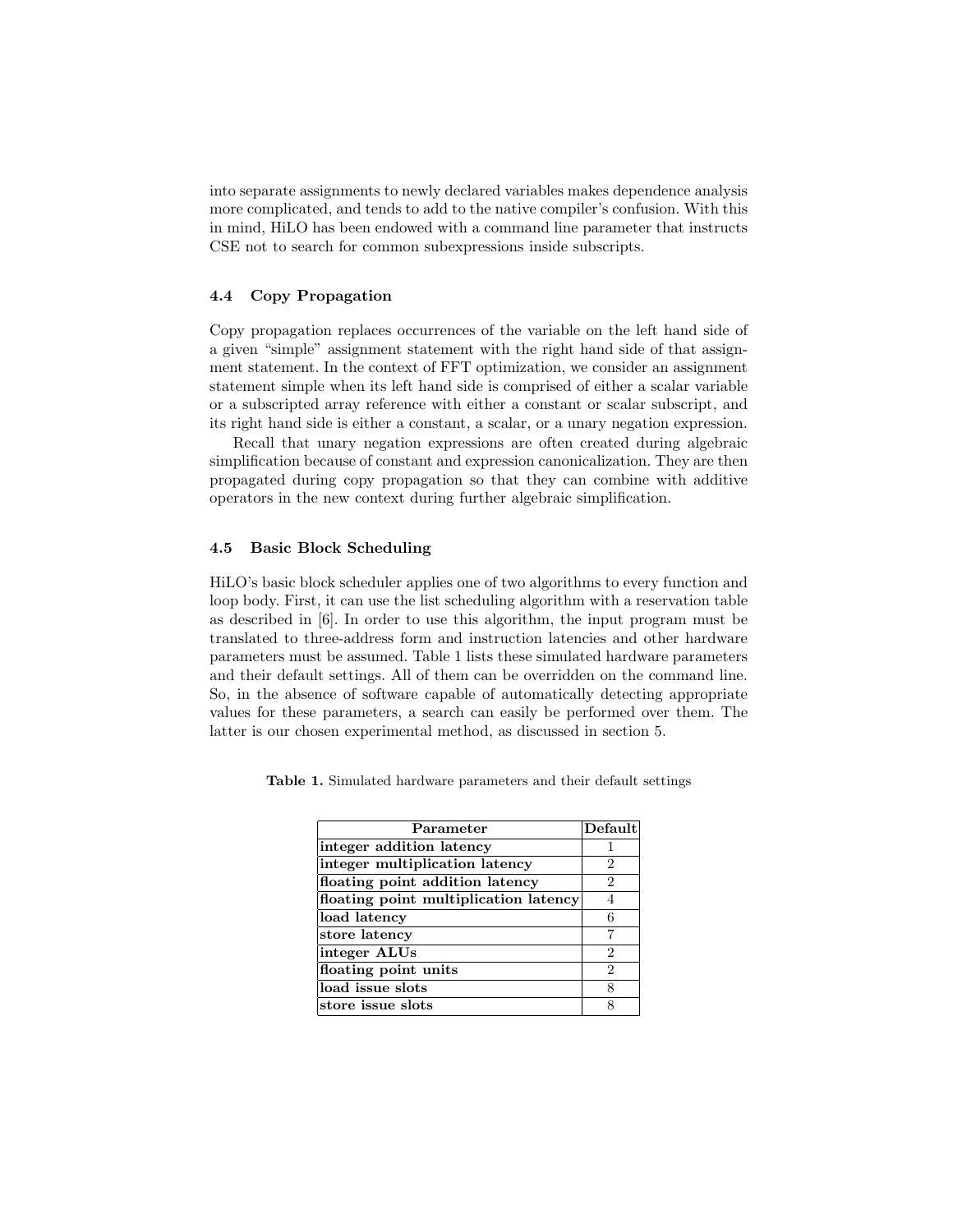The second algorithm simply tries to put uses as close to definitions as possible. This alternative was inspired by [7], which shows good performance with a scheduler that provably minimizes register spills no matter how many registers the target architecture has, provided that the size of the FFT transform is a power of 2. That algorithm is not implemented here; we investigated another algorithm that still tries to take other simulated hardware parameters into account, as described below.

First, the dependence DAG for the block is constructed, and the roots of the DAG are added to a queue in decreasing order of their delay to the end of the block (as would be calculated by the list scheduling algorithm, traversing the DAG to the leaves and adding instruction latencies along the way). The instructions in the queue are those instructions that need not wait for any other instructions in the block to be scheduled before they can be correctly scheduled. Next, the first instruction is taken from the queue and scheduled. In keeping with the reservation table, this instruction now occupies a particular hardware component for a particular latency, as determined by the type of operation being performed. Counters associated with every DAG child of every instruction that has already been scheduled are then incremented. If the most recently scheduled instruction has any children that can now be correctly scheduled (because all of their parents in the dependence DAG have already been scheduled), those children are then added to the queue such that the queue remains sorted by decreasing counter value from now on.

From this point further, the next instruction to be scheduled will always be the instruction in the queue with highest counter value that can also be scheduled legally given the simulated hardware's availability. The process of selecting an instruction for scheduling, incrementing counters, and adding newly schedulable children from the dependence DAG to the queue is repeated until all instructions are scheduled.

#### 4.6 Software Pipelining

The software pipelining algorithm implemented in HiLO is called circular scheduling [8], and it is applied only to the bodies of the innermost loops. In circular scheduling, we reason that the instructions in a given loop can be viewed as a circular list, and that instructions from the top of the list (the roots of the dependence DAG, more precisely) can be circled to the bottom of the list, where they represent themselves one iteration later. Instructions moved in this way are also added to the prolog of the software pipeline, and all those that were not moved are added to the epilog. Now, the loop can be re-analyzed to determine if the basic block scheduler can produce a better schedule. If more improvement is desired the process can then be repeated.

In our implementation, we execute this circular code motion only once, reasoning that after loop unrolling, the basic block scheduler should already have enough instructions available to produce a good schedule. However, the number of dependence DAG roots that are circled can be specified as a percentage of the total DAG roots available on the command line. Thus, we give the user the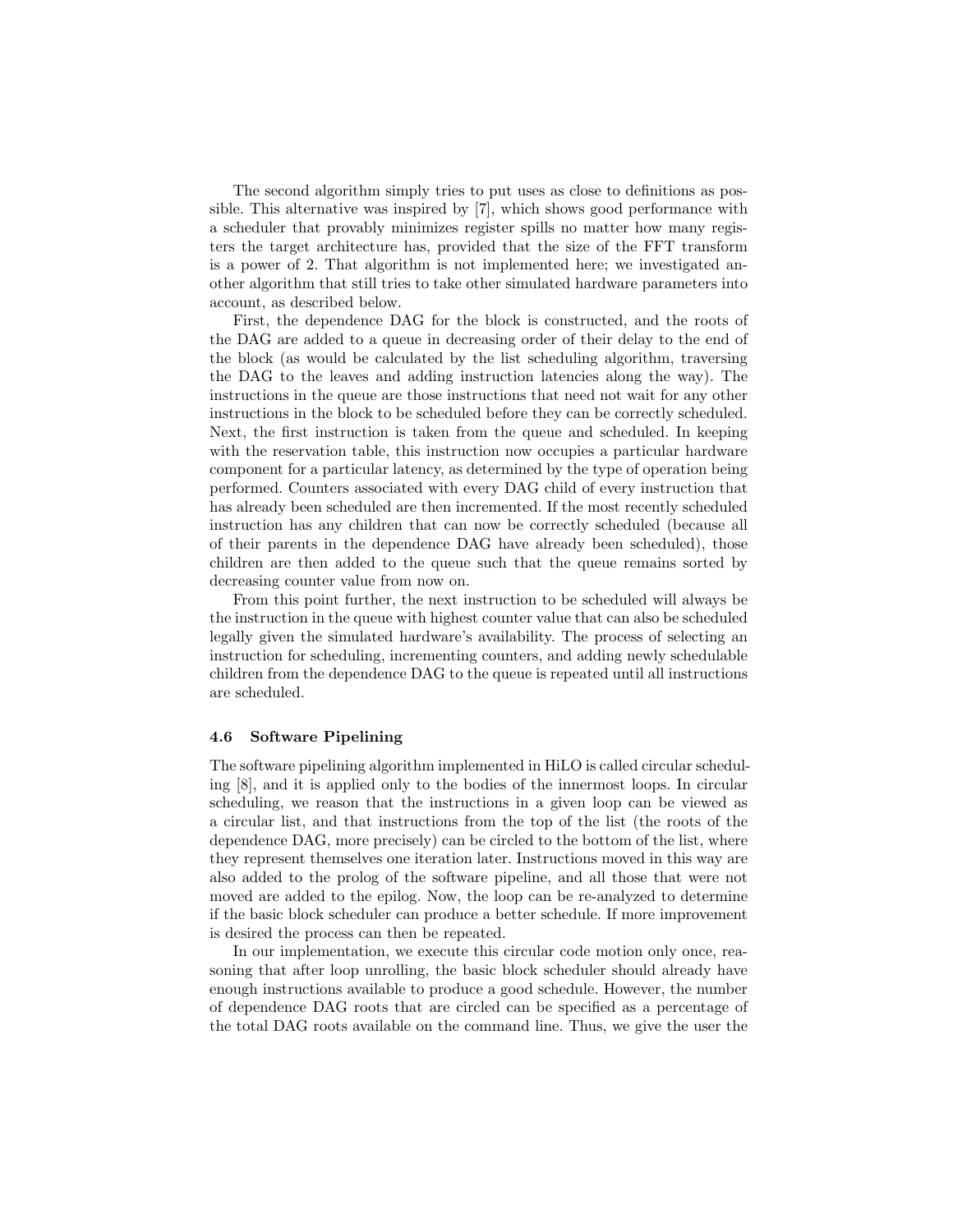option to circle fewer instructions instead of more. The typical FFT code loop can have many dependence DAG roots already, and at some point, it's possible to circle too many instructions. As pointed out in [8], if we circle more and more instructions, we will eventually end up back at the same schedule we started with.

### 4.7 Engineering FFT Optimization

The preceding subsections described the classical optimizations we implemented along with some tweaks. Those tweaks were designed with an overall optimization strategy in mind. That strategy is based on the mutually beneficial relationships that different optimization passes can have. For instance, we have already seen the ways that algebraic simplification can bolster copy propagation and the ways that copy propagation can then create new opportunities for algebraic simplification in return.

Alternating between these two optimization passes, the code will eventually reach a form where no further changes can be made. This can be seen easily by noting that each new opportunity created by one pass for another makes the code smaller in some way. Algebraic simplification creates newly propagatable constants by folding them and scalar variables by stripping away a multiplication by one or an addition of zero. The propagation of constants and scalars may not make the code smaller, but algebraic simplification will not reverse the effect either, and it will use the effect to further reduce the size of the code. Lastly, the propagation of unary expressions leads to the elimination of extraneous additive operators. Since the code can only get smaller, the process of alternating between the two passes must eventually terminate.

Common subexpression elimination and copy propagation enjoy the same mutually beneficial relationship. For example, let's say two additions  $b + c$  and  $y + z$  are calculated, and then both the addition expressions as well as the variables their results were stored in appear later in the code, as in the upper left hand box in Figure 1. A single CSE pass will extract the addition expressions, resulting in the upper right hand box of Figure 1. Note that the variables a and x now have copies that are ready to be propagated. After a copy propagation pass, it is clear that the code in the lower left hand box can benefit from another CSE pass, which can make more variables ready for copy propagation.

In both optimization iteration scenarios described above, the code will eventually reach a form where no further progress can be made. Furthermore, there is no finite number of iterations of such "optimization loops" for which all codes will reach their fully reduced form. An arbitrary code can require an arbitrary (but finite) number of iterations of each loop, but that number can be bounded with regard to the optimization loops described here.

In the case of algebraic simplification and copy propagation, we can only say that the number of iterations applied to a given basic block in three address form is bounded by the number of instructions in that block. Now consider CSE and copy propagation applied in a loop to a basic block in three address form. What is the requirement for a piece of code to necessitate more than one iteration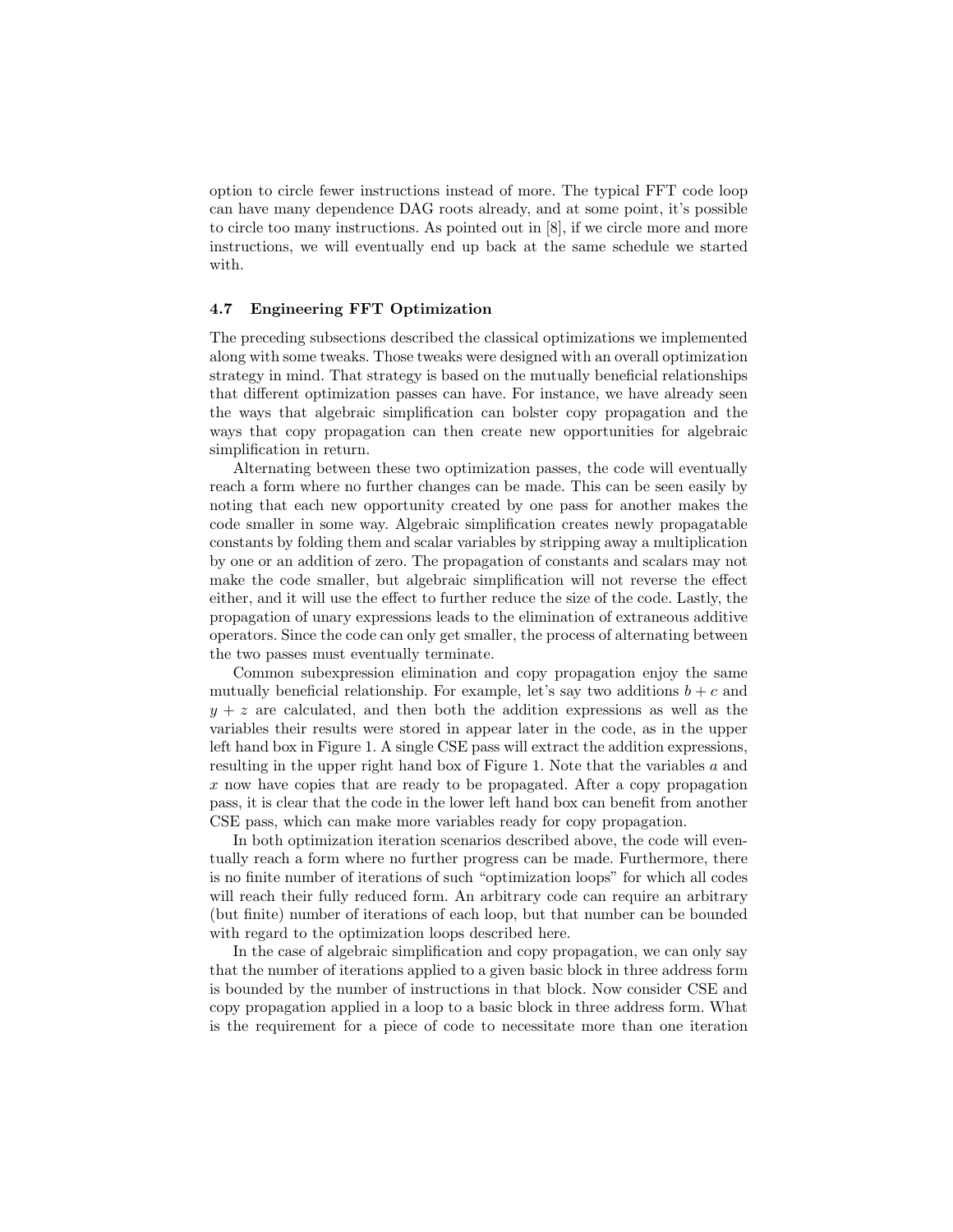

Fig. 1. The mutually beneficial relationship of CSE and copy propagation

of the optimization loop? At a minimum, one expression must be extracted by CSE so that two new copies are ready for propagation. Those copies can then combine alternately in two later instructions that involve a common second argument, and another CSE pass will be necessitated for those two instructions. In fact, every successive pair of instructions can involve one common argument and one argument that represents a copy of a common expression discovered by the previous iteration. Therefore, the number of iterations of this optimization loop applied to a basic block in three address form is no greater than  $\lfloor \frac{i}{2} \rfloor$ , where  $i$  is the number of instructions in that block.

# 5 Experiments

FFT codes are at their fastest when all their loops are fully unrolled. However, for larger formulas, the size of the resulting code can become prohibitive, so loops are preserved. Hence, the following experiments pit HiLO against SPL in both the straight-line and loop code settings. The results will then be indicative of HiLO's ability to simplify when only simplification makes a difference, as well has HiLO's scalability to large formulas when loop based optimizations are also important.

Table 2 describes the platforms used in our experiments. These platforms will hereafter be referred to by their ISA names. A collection of 45 FFT algorithms were selected to test HiLO's performance against SPL's. For each formula in each experiment, the C codes produced by HiLO and SPL were each sent the same back-end compiler with the same command line arguments, whatever was appropriate for the target platform as listed in table 2. The execution time of the resulting program was then plotted as a function of the algorithm number. All execution times were averaged over 10,000 trials.

### 5.1 Straight-Line Code

To test HiLO's performance on straight line code, SPL was set to generate both optimized and unoptimized versions of the 45 FFT algorithms of size 32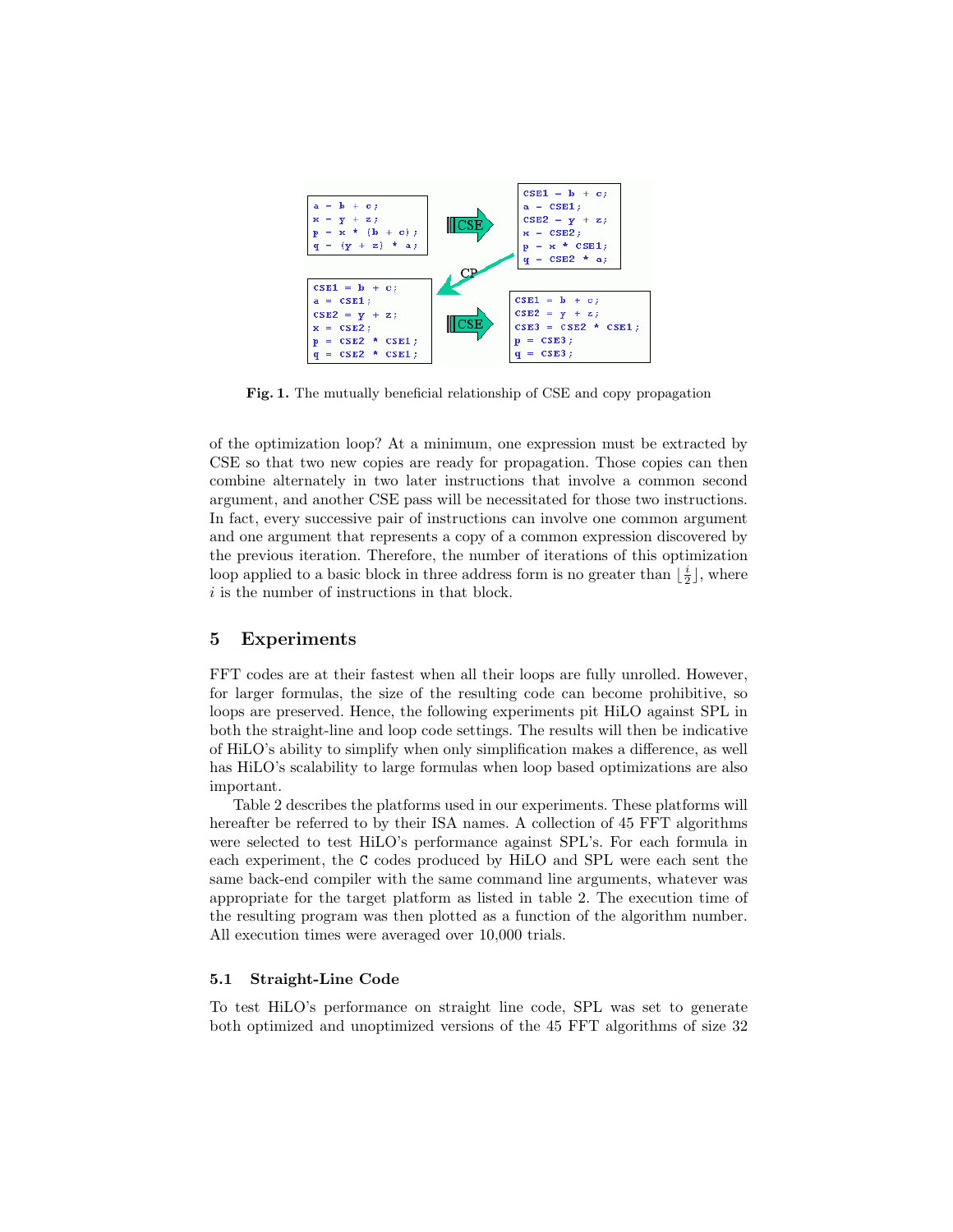| <b>ISA</b>                   | <b>SPARC</b> | <b>MIPS</b>                          | x86             |
|------------------------------|--------------|--------------------------------------|-----------------|
| <b>CPU</b>                   |              | UltraSparcIII MIPS R12000 Pentium IV |                 |
| Clock speed                  | 750 Mhz      | $300$ Mhz                            | $3 \text{ Ghz}$ |
| OS                           | Solaris 7    | IRIX64 6.5                           | Linux kernel    |
|                              |              |                                      | 2.4.21-15EL     |
| Compiler                     | Forte        | <b>MIPSpro</b>                       | $\gcd 3.2.3$    |
|                              | Developer 7  | 7.3.1.1m                             |                 |
| Compiler arguments-fast -x05 |              | $-03$                                | -03             |

Table 2. Experimental platforms, compilers, and compiler arguments

after fully unrolling them. Then, HiLO performed its optimizations on the unoptimized versions, and we then compare the resulting performance against the performance of the optimized versions. This experiment was repeated on the three target architectures. In each experiment, HiLO was invoked with the following optimization schedule: (1) array scalarization, (2) register renaming, (3) "optimization loop" over algebraic simplification and copy propagation, (4) "optimization loop" over common subexpression elimination and copy propagation, (5) dead code elimination, (6) algebraic simplification.



Fig. 2. Straight-line FFT performance on SPARC

In figures 2, 3, and 4, the execution times for each of the 45 selected formulas are depicted as compiled by the native compiler alone, SPL and then the native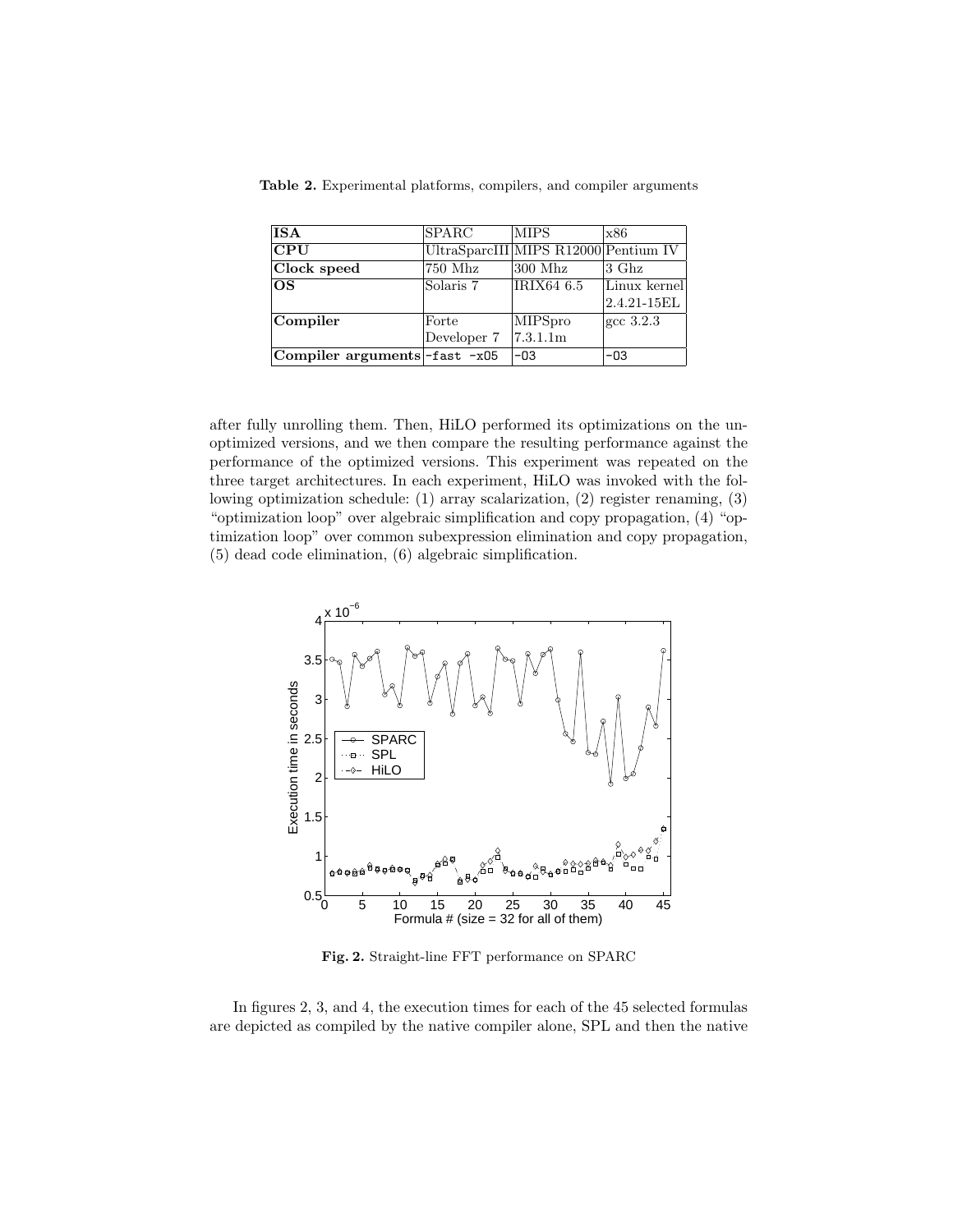

Fig. 3. Straight-line FFT performance on MIPS



 ${\bf Fig. \,4.}$  Straight-line FFT performance on  $x86$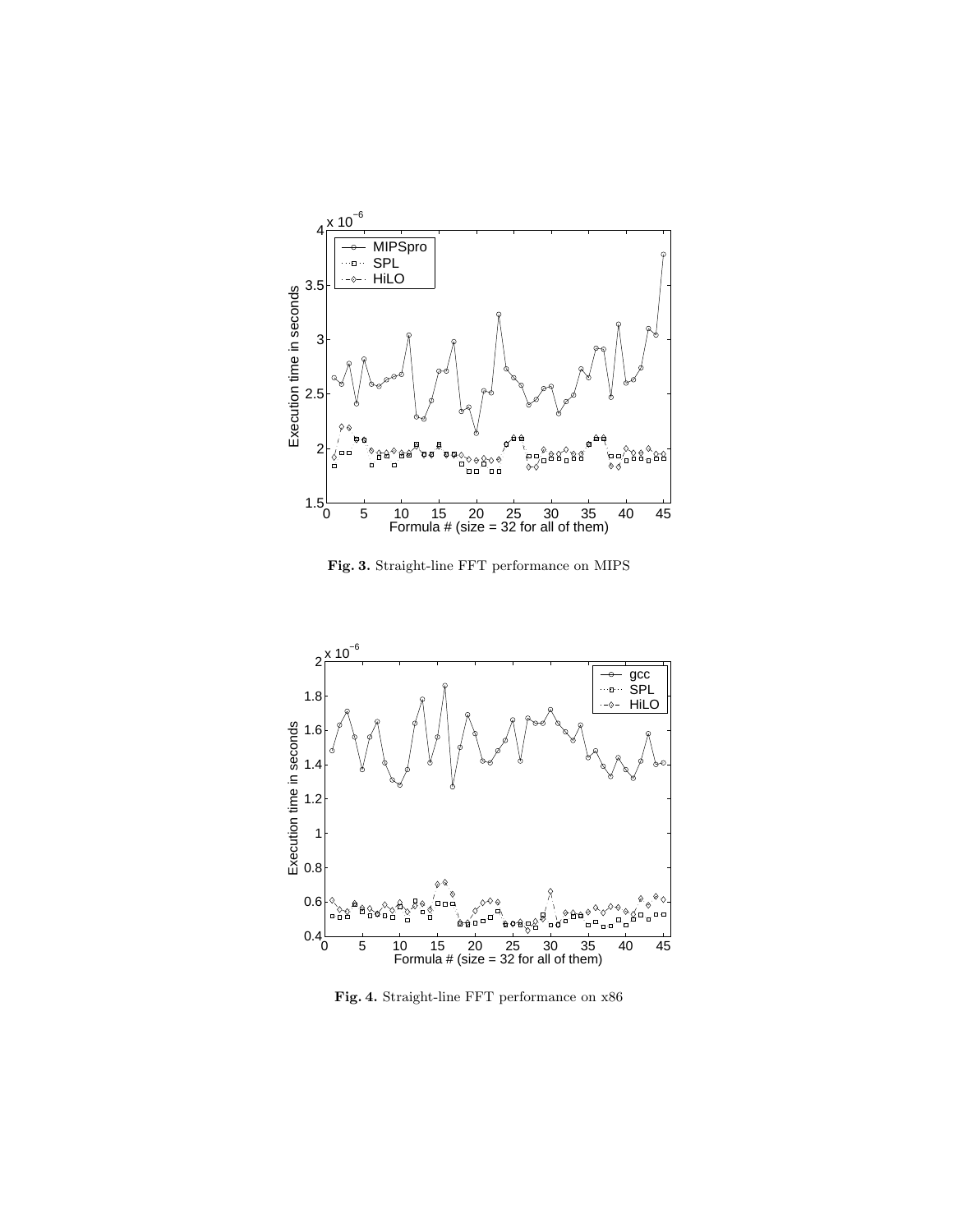compiler, and finally HiLO and then the native compiler. The best execution times achieved by HiLO on SPARC, MIPS, and x86 were  $6.61 \times 10^{-7}$ ,  $1.83 \times$  $10^{-6}$ , and  $4.33 \times 10^{-7}$  seconds respectively. SPL's best times were  $6.76 \times 10^{-7}$ ,  $1.79 \times 10^{-6}$ , and  $4.51 \times 10^{-7}$  seconds respectively. We also experimented with FFTW 3.0.1 using its exhaustive search option. FFTW's times were  $8.66 \times 10^{-7}$ ,  $1.91 \times 10^{-6}$ , and  $4.28 \times 10^{-7}$  seconds respectively. All three systems achieve significant performance increases and HiLO is competitive with or better than both SPL and FFTW on all three platforms.

### 5.2 Loop Code

To test HiLO's performance on codes with loops, SPL was set to generate both optimized and unoptimized versions of the 45 FFT algorithms without first fully unrolling their loops. Of course, doing some unrolling is the only way to get good results out of software pipelining. So, when generating the optimized versions, SPL was allowed to unroll the innermost loops in each algorithm to the same degree that HiLO did before doing its software pipelining.

HiLO then compiled the algorithms with the following optimization schedule: (1) array scalarization, (2) register renaming, (3) "optimization loop" over algebraic simplification and copy propagation, (4) dead code elimination, (5) induction variable elimination, (6) "optimization loop" over CSE and copy propagation, (7) dead code elimination, (8) loop unrolling with factor 4, (9) "optimization loop" over algebraic simplification and copy propagation, (10) array scalarization, (11) register renaming, (12) copy propagation, (13) dead code elimination, (14) software pipelining, (15) copy propagation.

| Parameter                      | Settings included in search. |                 |  |  |                                               |
|--------------------------------|------------------------------|-----------------|--|--|-----------------------------------------------|
| integer ALUs                   |                              |                 |  |  |                                               |
| floating point units           |                              |                 |  |  |                                               |
| $ CSE$ preserves subscripts no |                              | <b>ves</b>      |  |  |                                               |
| scheduling algorithm           |                              | list HiLO's own |  |  |                                               |
| pipelining                     | 0.25 0.5                     |                 |  |  | $\boxed{0.75}$ <sup>1.0</sup> just scheduling |

Table 3. Simulated hardware parameter settings used in HiLO's search

Then, for each of the 45 algorithms, HiLO searched over several of the simulated hardware parameters, the CSE subscript preservation option (see section 4.3), and the software pipelining parameter (see section 4.6) by repeating the above optimization schedule with different settings and re-measuring the resulting performance. Table 3 lists some of the parameters that are searched over and the values those parameters are allowed to take. For every possible combination of parameter settings from table 3, we tried setting the latencies to their default values and setting them all equal to 1. In addition, we included in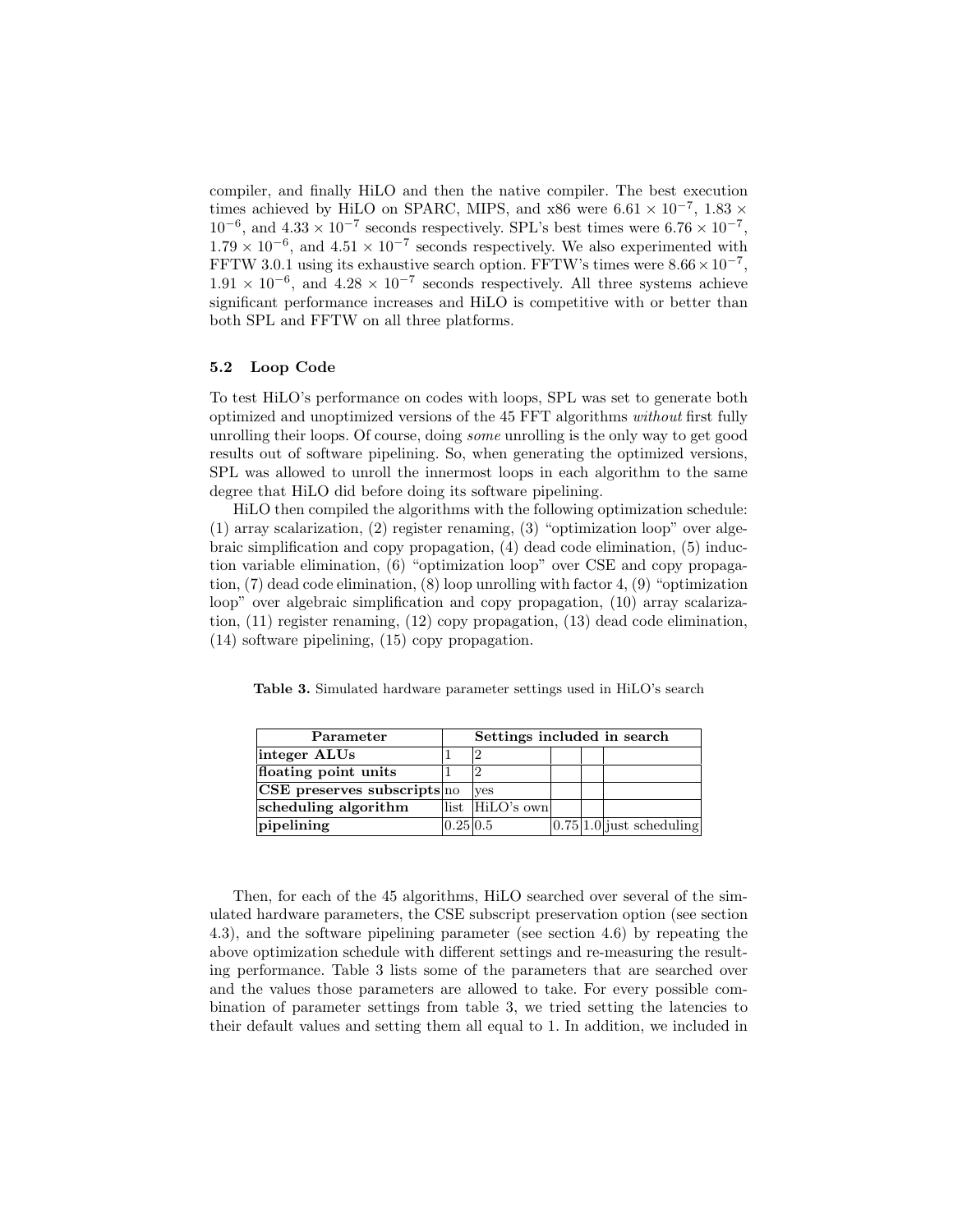the search an optimization schedule identical to the one given above but with software pipelining removed entirely.

This entire search process was then repeated on all three target architectures. The results are depicted in figures 5, 6, and 7, and they show HiLO gains a clear performance advantage when performing software pipelining on both the SPARC and MIPS architectures. On the x86 architecture, HiLO remains competitive. When viewing these results, it should be kept in mind that the initial loop unrollings performed by SPL are very similar, but not identical to those performed by HiLO. In some instances, it may be the case that an extra unrolled loop in HiLO accounts for extra performance benefits when compared with SPL.



Fig. 5. Pipelined FFT performance after parameter search on SPARC

Solid conclusions about software pipelining can be reached by comparing the two HiLO generated data sets on these graphs. The data labeled "HiLO no pipeline" depict HiLO's performance when using the afore mentioned optimization schedule with the pipelining pass removed. Therefore, it is pipelining with some simulated hardware parameter settings that accounts for the significant improvements seen in almost every formula on both SPARC and MIPS when compared against the non-pipelining HiLO optimization strategy. And the actual values used by different formulas for the parameters in table 3 to achieve the improved performance are quite varied from formula to formula, except for CSE's subscript preserving parameter, which stayed on consistently.

It is also interesting to note that x86 did not respond well to software pipelining. The search process almost always settled on a configuration that involved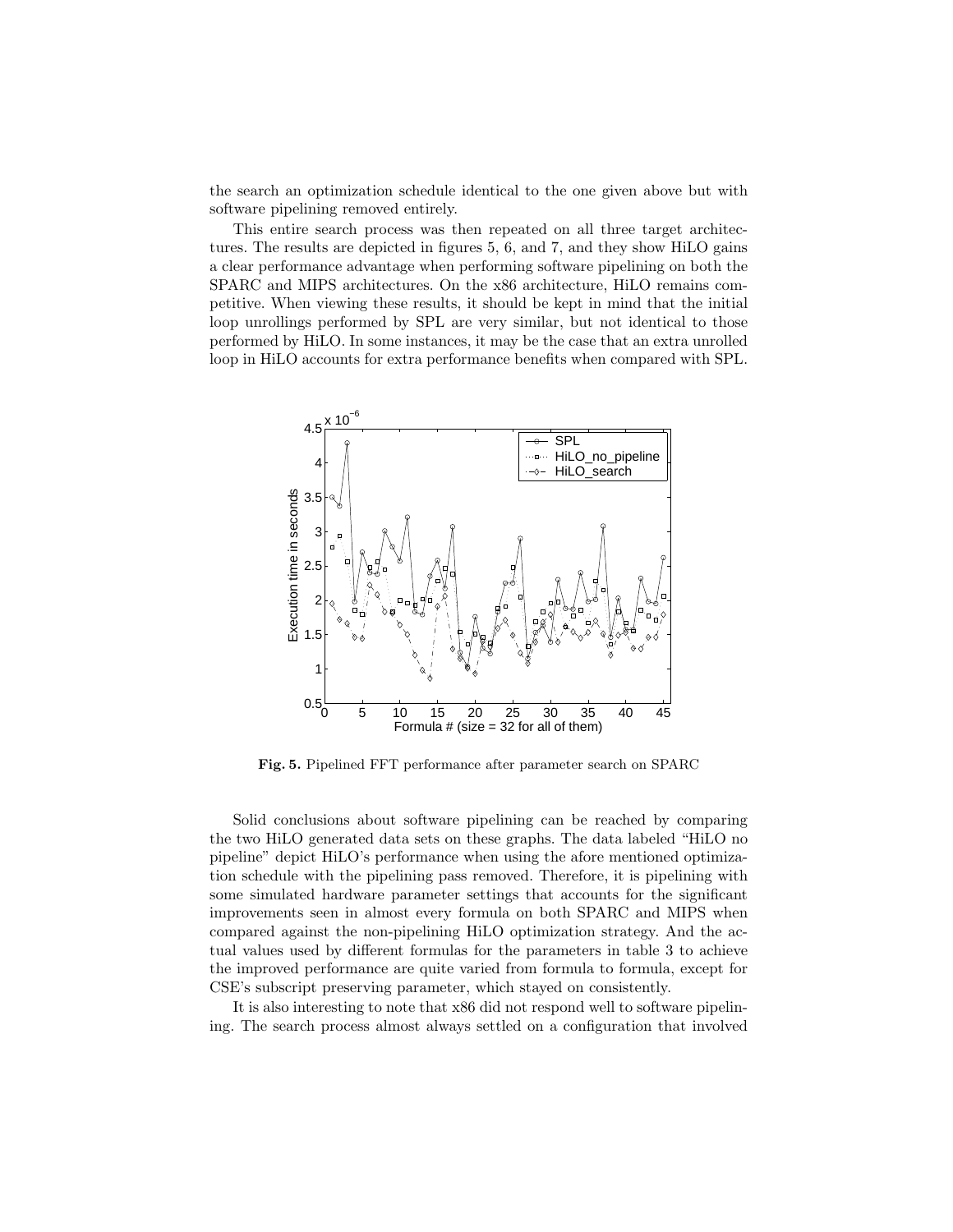

Fig. 6. Pipelined FFT performance after parameter search on MIPS



 $\mbox{\bf Fig. 7.}$  Pipelined FFT performance after parameter search on<br>  $x86$